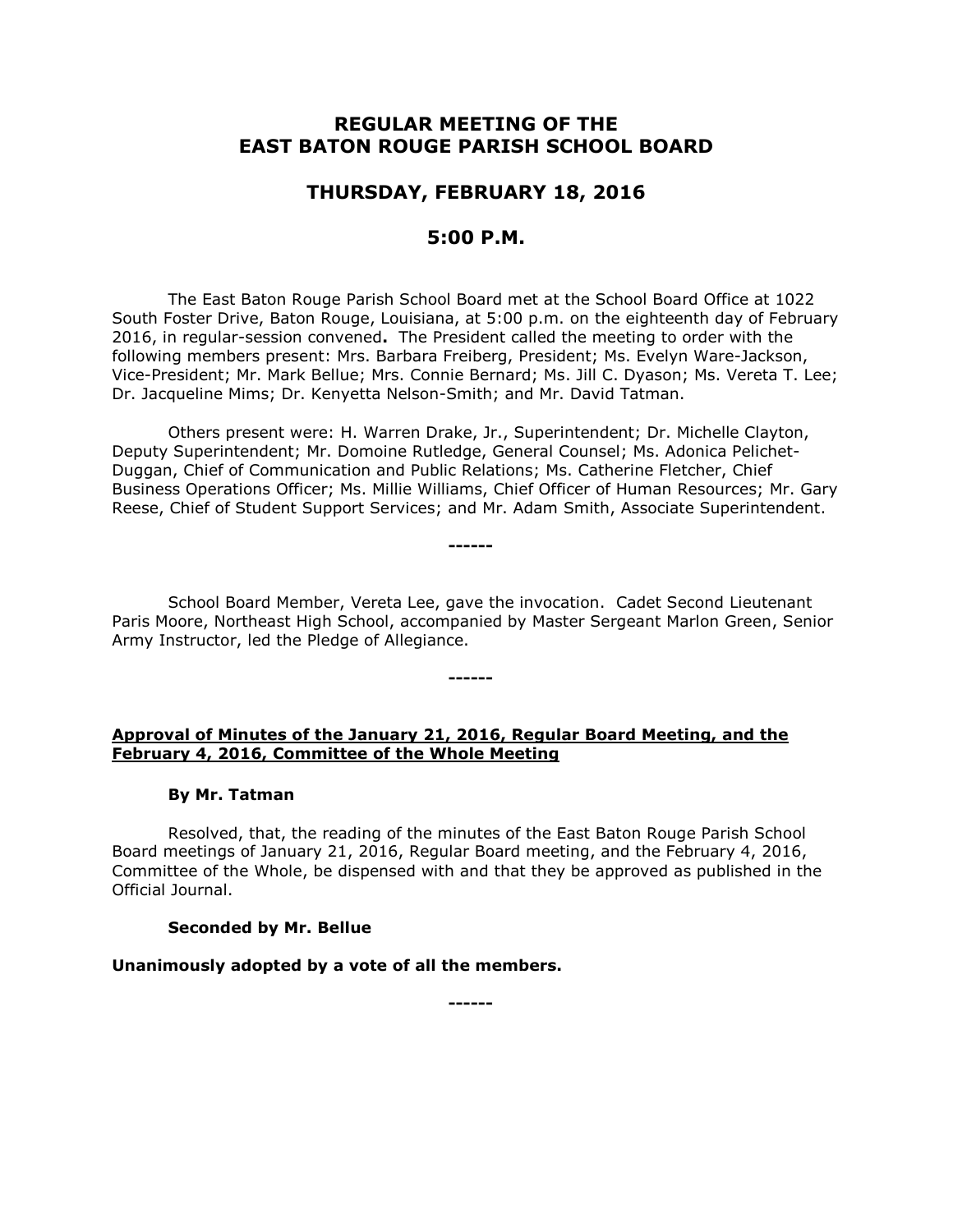### **Adoption of Resolution Proclaiming March 6-12, 2016, as "National School Social Worker Week"**

### **By Dr. Nelson-Smith**

Resolved, That, the East Baton Rouge Parish School Board does hereby adopt a resolution proclaiming March 6-12, 2016, as "National School Social Worker Week." **(A copy of the Resolution has been marked "Official Copy" and placed in the files of the Board.)**

**Seconded by Ms. Lee**

**Unanimously adopted by a vote of all the members.**

**------**

## **Approval of Consent Agenda Items, Excluding Item #10**

### **By Dr. Mims**

Resolved, that, the East Baton Rouge Parish School Board does hereby approve the Consent Agenda items, excluding item #10.

## **Seconded by Ms. Lee**

**Unanimously adopted by a vote of all the members.**

**------**

*The following items were approved as part of the Consent Agenda:*

## **Items approved by the Committee of the Whole for recommendation to the Board:**

**------**

Approval of the following grants:

(a). Capital Area Human Services District mini-grant application, in collaboration with I CARE, for the Public Service Announcement Project on Underage Alcohol Use, Underage Tobacco Use, Prescription Drug Misuse, Suicide, Bullying, and Violence in the amount of \$2,000.00, to be split equally between McKinley High and Scotlandville High Schools.

(b). Target Field Trip grant in the amount of \$700.00 for fifth grade students at Claiborne Elementary School to study the history and science of lasers at Laser Tag of Baton Rouge; and

(c). Capitol One grant in the amount of \$7,010.00 for three (3) Bernard Terrace Elementary School science teachers to attend the National Conference on Science Education in Nashville, TN and the purchase of STEM materials and supplies for classrooms.

Approval to amend the 2016-2017 school calendar, adding Wednesday, November 23, 2016, as a holiday for all 12-month employees.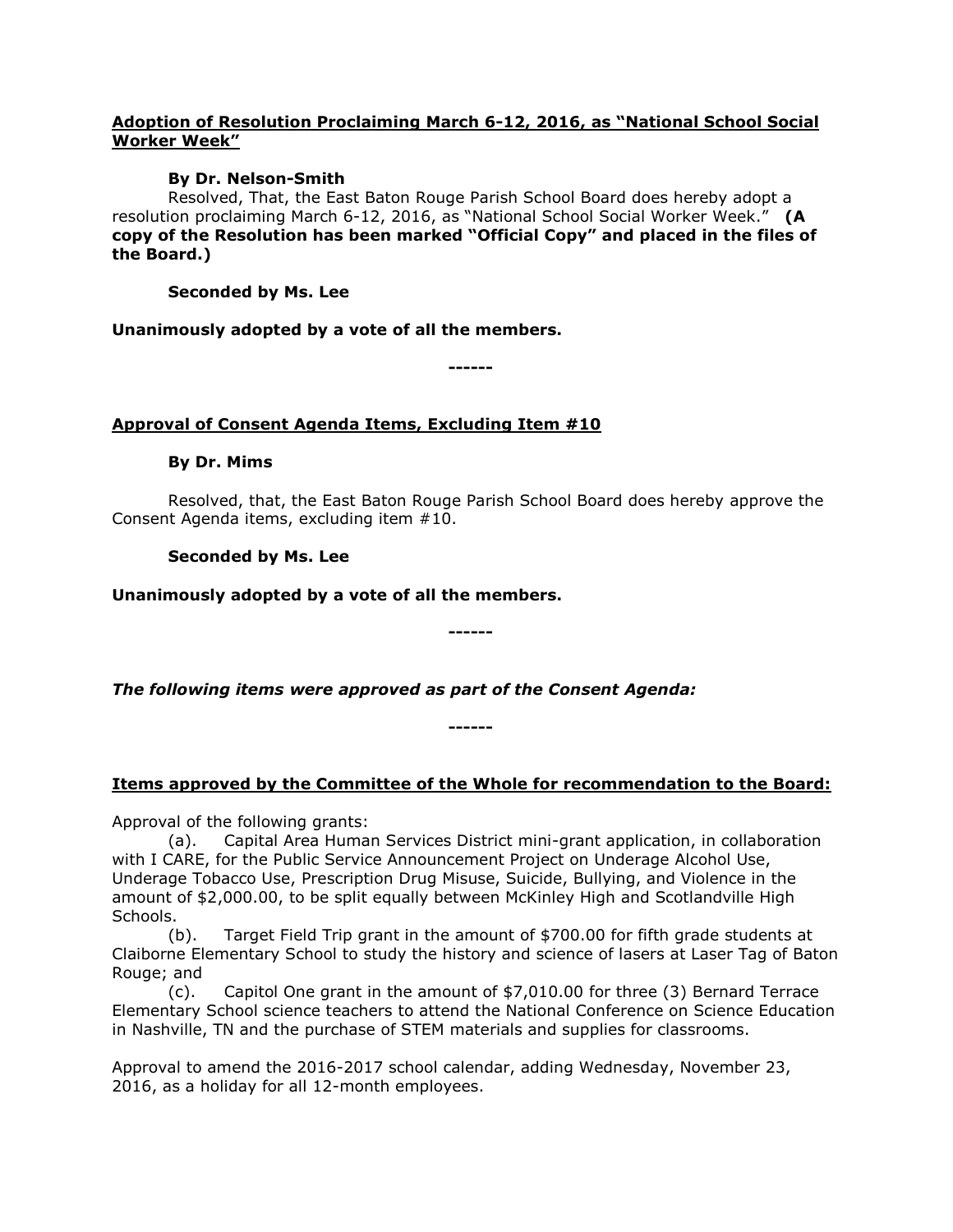Approval of the proposed East Baton Rouge Parish School System Test Security Policy for the 2015-2016 school year.

Approval to proceed with developing an agreement with Cox Louisiana Telecom, L.L.C., for a Voice Over Internet Telephone System for the entire EBRPSS, and authorize the Superintendent to enter into a contract with this vendor.

------

### *END OF CONSENT AGENDA ITEMS*

**------**

### **Authorization for Staff to Issue Request for Qualifications (RFQ)**

#### **By Mrs. Bernard**

Resolved, that, the East Baton Rouge Parish School Board does hereby give authorization for staff to issue a Request for Qualifications (RFQ) to seek proposals to provide Architectural Design Consulting Services for the Broadmoor Elementary School Replacement Project as specified in the 2008 Tax Plan Continuation.

#### **Seconded by Dr. Mims**

#### **The vote on the motion was as follows:**

| Yeas (8)    | Mr. Bellue, Mrs. Bernard, Ms. Dyason, Ms. Lee, Dr. Mims,<br>Dr. Nelson-Smith, Mr. Tatman, and Vice-President Ware-<br><b>Jackson</b> |
|-------------|--------------------------------------------------------------------------------------------------------------------------------------|
| Nays (1)    | <b>President Freiberg</b>                                                                                                            |
| Abstain (0) | None                                                                                                                                 |
| Absent (0)  | <b>None</b>                                                                                                                          |

**The motion passed.**

**Review of Superintendent's Recommendation for Expulsion of a Student**

The President asked the Board members to indicate whether or not they had the opportunity to review the case of the student at Baton Rouge Magnet High School. Upon affirmation by the Members, the President inquired as to whether or not any Member wished to request a hearing of the case.

**------**

Since there was no motion to schedule a hearing before the Board, the Superintendent's recommendation regarding the expulsion of the Student at Baton Rouge Magnet High School stands.